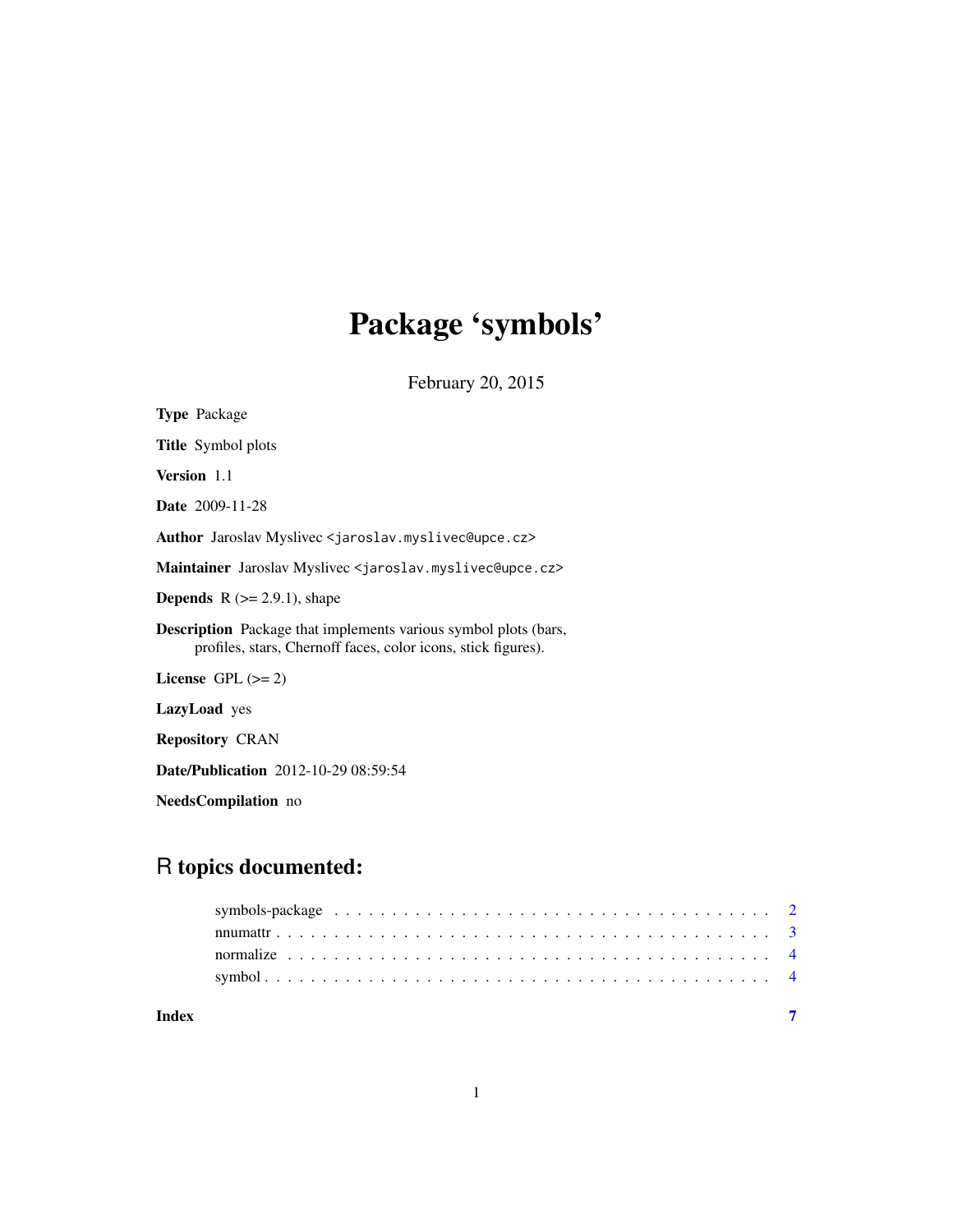<span id="page-1-0"></span>symbols-package *Symbol plots*

# Description

Package that implements various symbol plots (bars, profiles, stars, Chernoff faces, color icons, stick figures).

# Details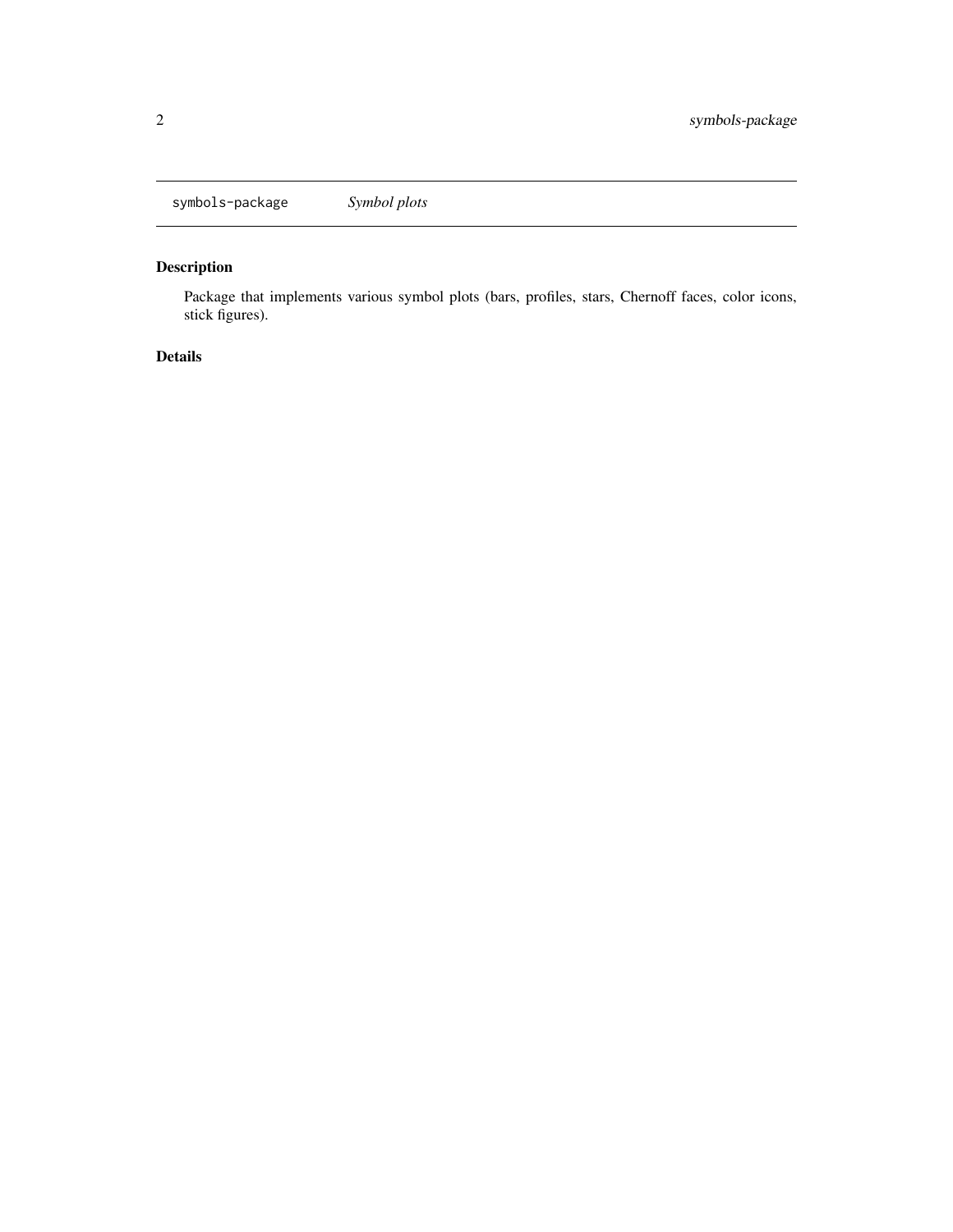#### <span id="page-2-0"></span>nnumattr 3

| Package:  | symbols     |
|-----------|-------------|
| Type:     | Package     |
| Version:  | 1.1         |
| Date:     | 2009-11-28  |
| License:  | $GPL (= 2)$ |
| LazyLoad: | yes         |

# Author(s)

Jaroslav Myslivec <jaroslav.myslivec@upce.cz>

nnumattr *Number of numeric variables*

# Description

Counts number of numeric variables in data frame.

#### Usage

nnumattr(df)

#### Arguments

df data frame.

## Details

Counts number of numeric variables in data frame.

## Value

Returns number of numeric variables.

#### Author(s)

Jaroslav Myslivec <jaroslav.myslivec@upce.cz>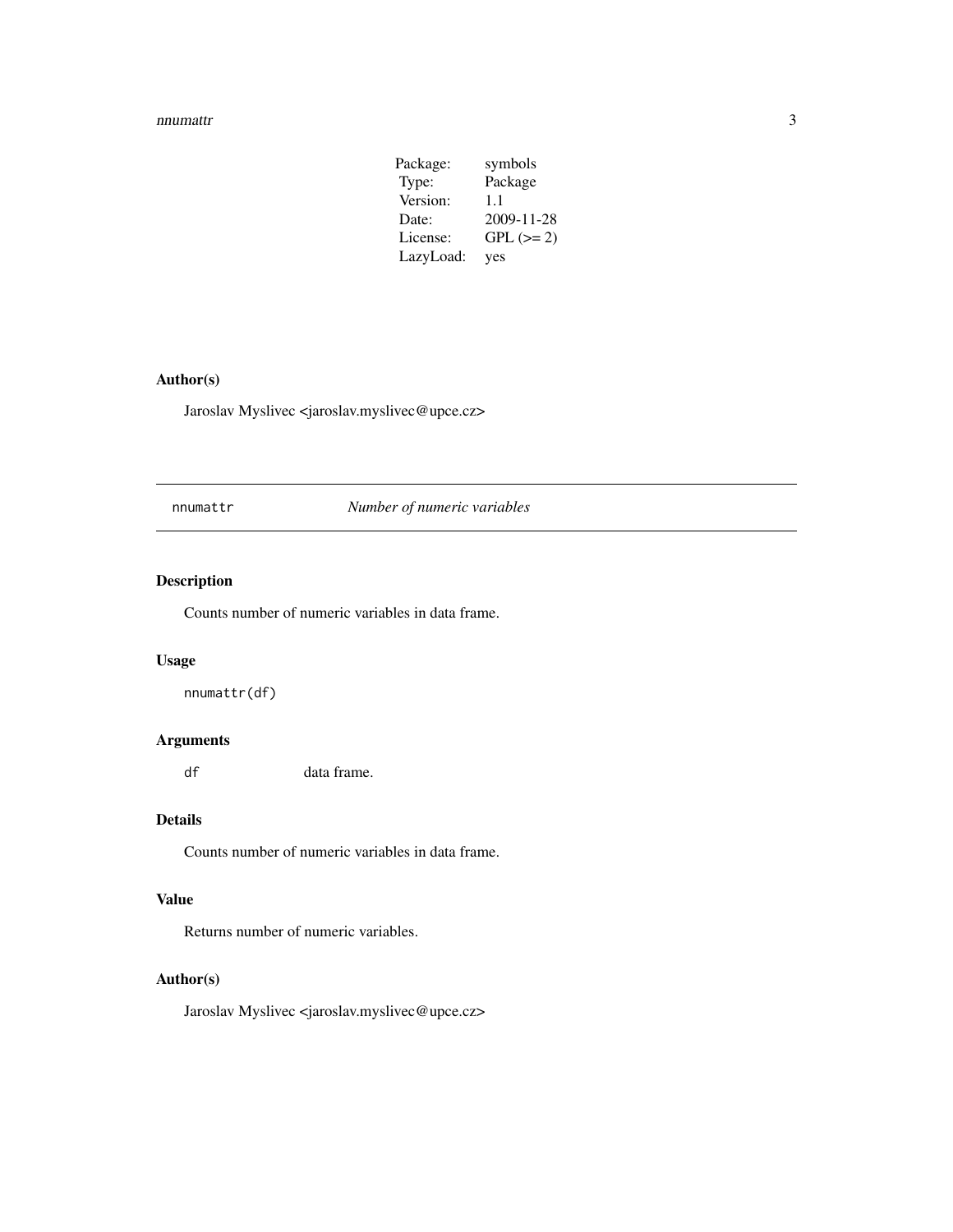<span id="page-3-0"></span>

#### Description

Normalization of variable.

#### Usage

normalize(ar)

#### Arguments

ar numeric variable.

#### Details

Normalization of variable: ar<-(ar-min(ar))/(max(ar)-min(ar))

#### Value

Returns normalized variable.

#### Author(s)

Jaroslav Myslivec <jaroslav.myslivec@upce.cz>

symbol *Symbol plots*

#### Description

Package that implements various symbol plots (bars, profiles, stars, Chernoff faces, color icons, stick figures).

#### Usage

```
symbol(df, type="star", colin=NULL, colout=NULL, colin2=NA, colout2=1, ssize=NULL, labels=0, labelsiz
     scheme=1, sortby=0, descending=FALSE, coorx=NULL, coory=NULL, lty=1, main=NULL, sub=NULL, xlab=
     add=FALSE, xlim=NULL, ylim=NULL, facew=0.5, faceh=0.5, eyes=0.5, eyed=0.5, mouthw=0.5, mouthc=0
     browp=0.5, nosel=0.5, nosew=0.5, ears=0.5, pupils=0.5, body=0.5, limb1=0.5, limb2=0.5, limb3=0.
```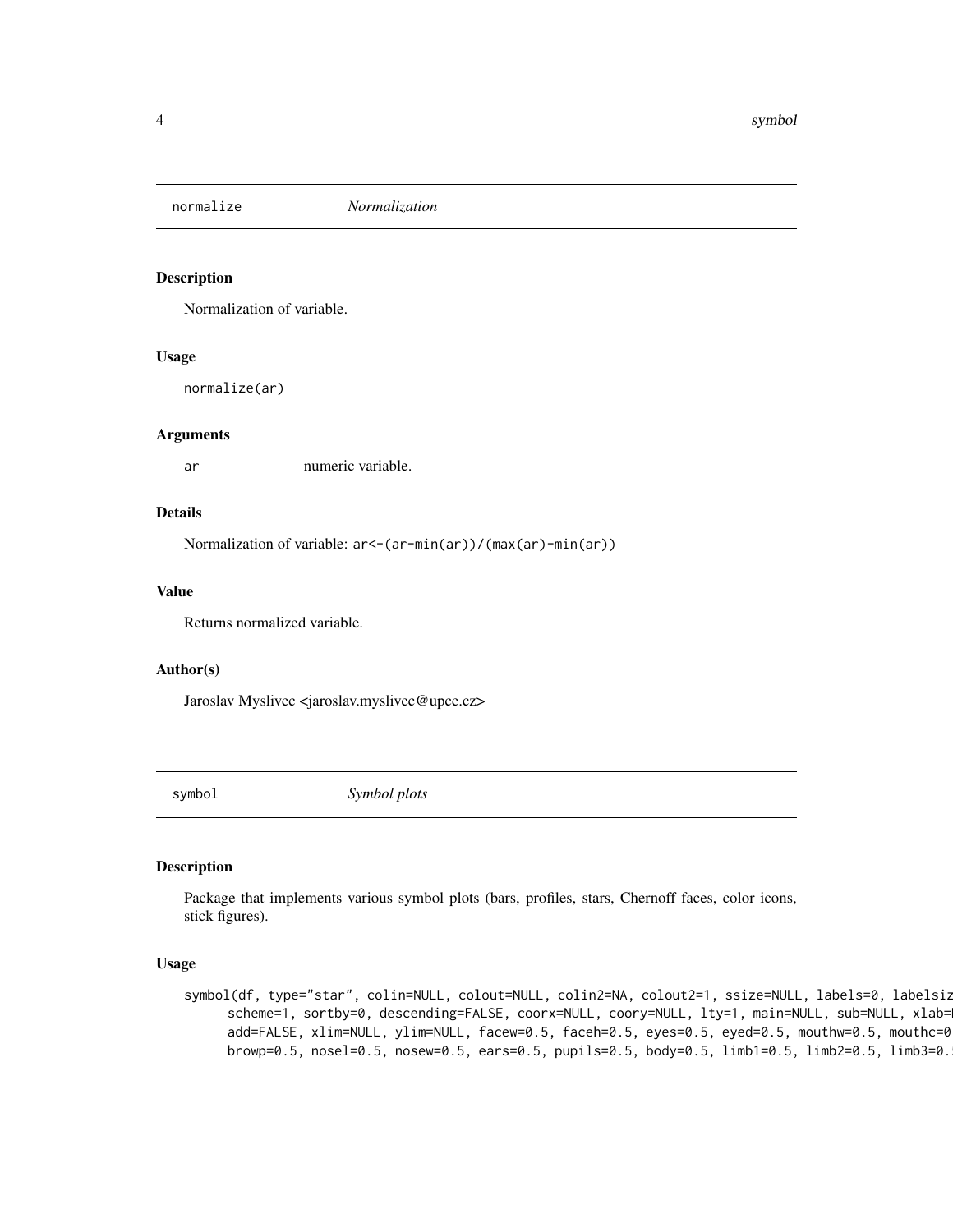#### symbol 5

# Arguments

| df         | data frame.                                                                    |
|------------|--------------------------------------------------------------------------------|
| type       | type of symbol plot: bar, profile, star, sun, polygon, face, stick, icon.      |
| colin      | number of column in data frame for color filling of symbol.                    |
| colout     | number of column in data frame for color of border.                            |
| colin2     | color for filling the symbol.                                                  |
| colout2    | color of border.                                                               |
| ssize      | size of symbol.                                                                |
| labels     | number of column in data frame for labels of symbols.                          |
| labelsize  | size of labels.                                                                |
| scheme     | ordering scheme of symbols: 1=normal, 2=left to right-right to left, 3=spiral. |
| sortby     | number of column in data frame for sorting the symbols.                        |
| descending | descending (TRUE) or ascending (FALSE) order of symbols.                       |
| coorx      | x coordinates of symbols.                                                      |
| coory      | y coordinates of symbols.                                                      |
| lty        | line type used for drawing lines inside stars and suns.                        |
| main       | main title for the plot.                                                       |
| sub        | sub title for the plot.                                                        |
| xlab       | label for the x axis.                                                          |
| ylab       | label for the y axis.                                                          |
| add        | if TRUE add symbols to current plot.                                           |
| xlim       | vector with the range of x coordinates of plot.                                |
| ylim       | vector with the range of y coordinates of plot.                                |
| facew      | number of column in data frame for face width for Chernoff faces.              |
| faceh      | number of column in data frame for face height for Chernoff faces.             |
| eyes       | number of column in data frame for eyes size for Chernoff faces.               |
| eyed       | number of column in data frame for eyes distance for Chernoff faces.           |
| mouthw     | number of column in data frame for mouth width for Chernoff faces.             |
| mouthc     | number of column in data frame for mouth curve for Chernoff faces.             |
| brows      | number of column in data frame for brows size for Chernoff faces.              |
| browp      | number of column in data frame for brows position for Chernoff faces.          |
| nosel      | number of column in data frame for nose length for Chernoff faces.             |
| nosew      | number of column in data frame for nose width for Chernoff faces.              |
| ears       | number of column in data frame for ears size for Chernoff faces.               |
| pupils     | number of column in data frame for pupils position for Chernoff faces.         |
| body       | number of column in data frame for body of stick figures.                      |
| limb1      | number of column in data frame for first limb of stick figures.                |
| limb2      | number of column in data frame for second limb of stick figures.               |
| limb3      | number of column in data frame for third limb of stick figures.                |
| limb4      | number of column in data frame for fourth limb of stick figures.               |
| defcol     | default color for color icons                                                  |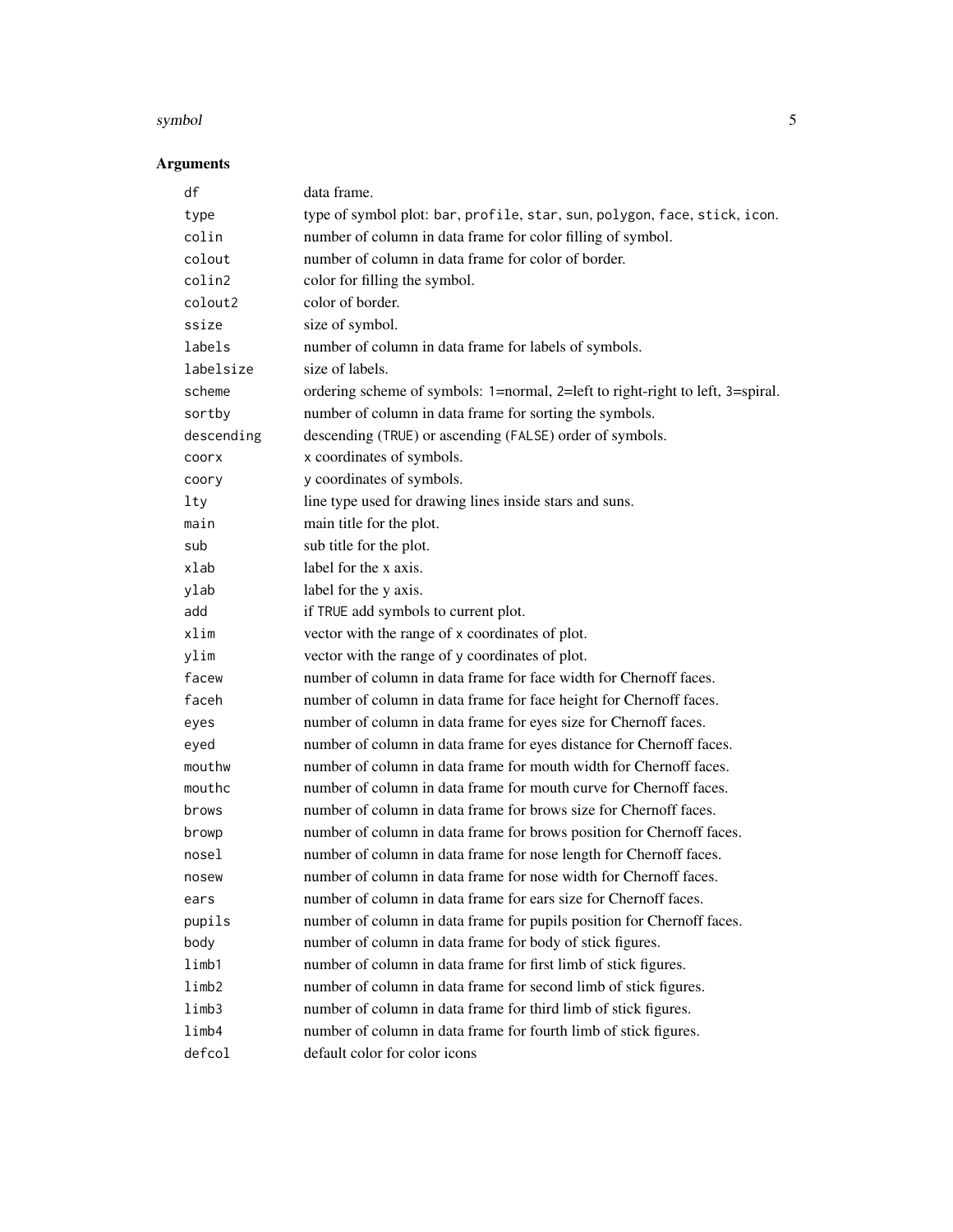# Details

This package implements eigth types of symbol plots. Symbols can be colored with continuos or categorical variable (colin and colout) or with defined color (colin2 and colout2). Symbols can be placed in plot depending on order (with three different schemes - sortby and scheme), depending on some variables or some derived coordinates (coorx and coory). Chernoff faces can be defined by 12 variables, stick figures by 5 and color icons by 8.

## Author(s)

Jaroslav Myslivec <jaroslav.myslivec@upce.cz>

#### Examples

```
data(iris)
symbol(iris)
symbol(iris,coorx=iris[,2],coory=iris[,3],colout=5)
symbol(iris,type="face",scheme=3,sortby=2,colin=5)
symbol(iris,type="stick",coorx=iris[,4],coory=iris[,3],colout=2)
```